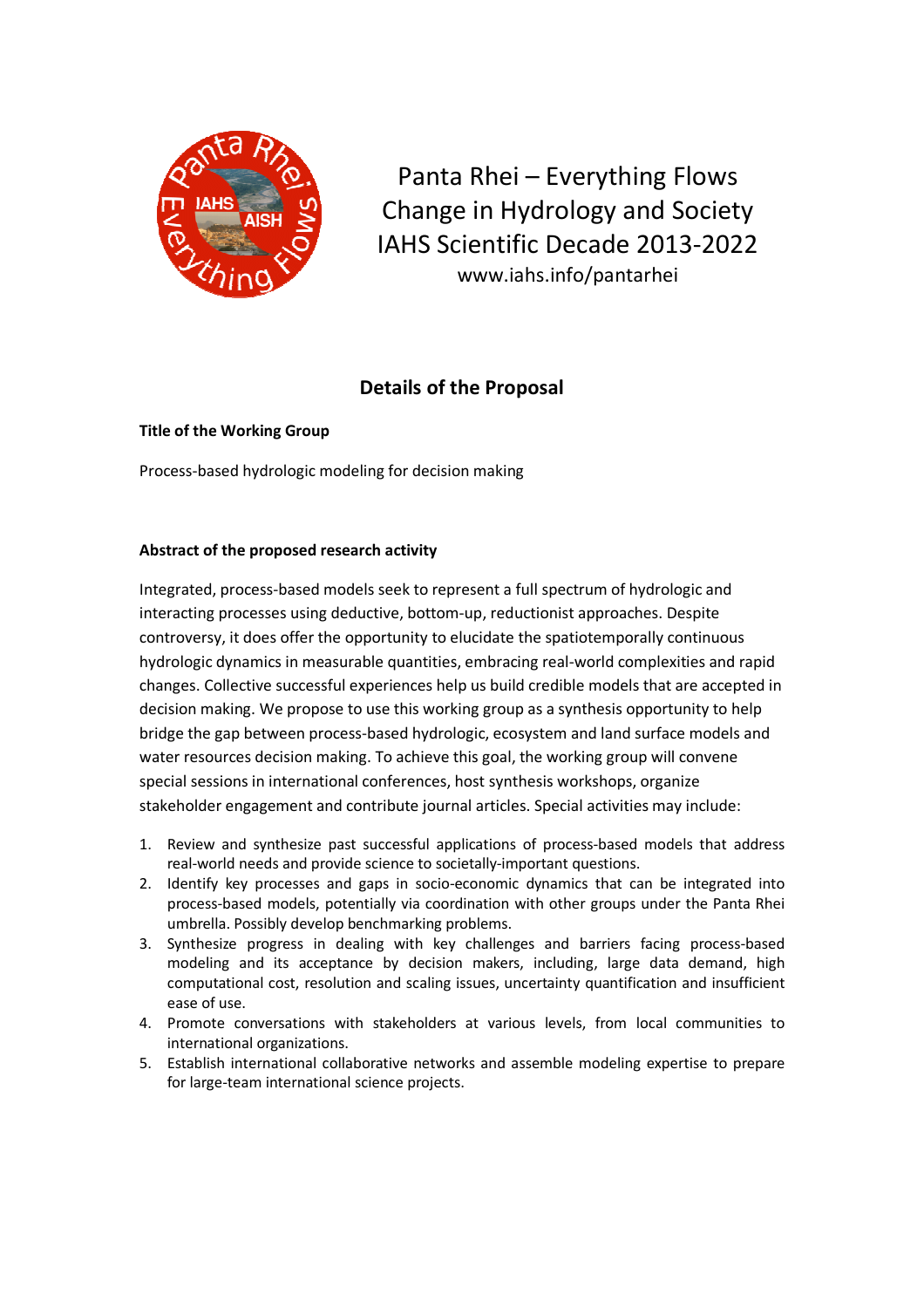## Panta Rhei Research Themes, Targets and Science Questions addressed by the Working Group

This WG will contribute to all three of Panta Rhei's targets (understanding, estimate and predict and science in practice)

The activities of the WG will directly address science questions SQ1. Through proposed activity 2, we also address SQ2, SQ3, SQ4 and SQ6. When process-based modeling is concerned, we always indirectly deal with SQ5.

Research themes: Transdisciplinarity, Water and energy fluxes in a changing environment, Global Change in Hydrology and Society; Possibly a new research theme on process-based modeling and hydrologic scaling for decision making.

## Societal impact of the Working Group activity

The activities proposed provide an alternative, bottom-up, verifiable approach to address the Panta Rhei science questions. Some process-based models work as integral components of the earth system models, providing directly feedbacks to climate simulations. This allows newly developed processes to interact with the environment and climate. Process-based models also offer information for modeling derived variables, e.g., pollutant, heat and sediment, which are essential for understanding impacts of human water management on the environment and vulnerabilities. The work of this WG is expected to provide tools for other WGs.

The full spectrum of physics represented, especially groundwater, surface water and their interactions, often prove valuable for ecosystem- and societally-important questions. Groundwater has been shown by various methods to be over-exploited and depleting in many parts of the world. Process-based models can provide accurate estimates of the impacts of on groundwater sustainability. This can be crucial information for decision making for arid and semi-arid regions.

## **List of Participants**

Please include at least 6 members from 3 different countries. Make an effort to ensure interdisciplinarity. Add rows at the Table if necessary.

| Name of     | Affiliation (full address and    | Role in      | Main expertise         |
|-------------|----------------------------------|--------------|------------------------|
| Participant | email)                           | Working      |                        |
|             |                                  | Group (Chair |                        |
|             |                                  | or Member)   |                        |
| 1. Chaopeng | Civil and Environmental          | Chair        | Process-based trans-   |
| <b>Shen</b> | Engineering, 206C Sackett        |              | disciplinary modeling, |
|             | Building, Penn State University, |              | hydrologic scaling and |
|             | University Park, PA16802         |              | multi-scale modeling,  |
|             | cshen@engr.psu.edu               |              | water-carbon           |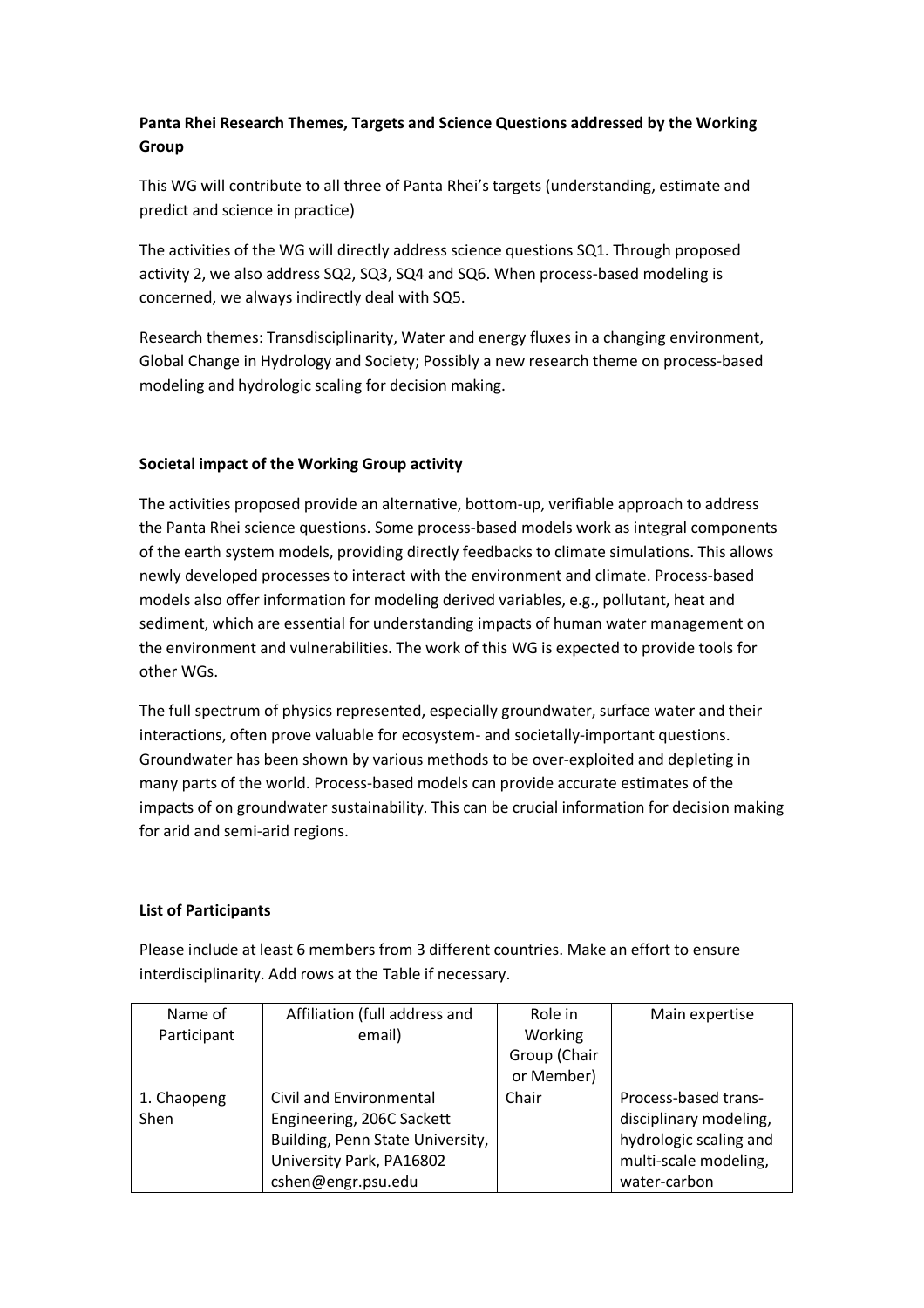|                 |                                                         |        | interactions, land-          |
|-----------------|---------------------------------------------------------|--------|------------------------------|
|                 |                                                         |        | channel interactions         |
| 2. Marc         | Physical Geography, Faculty of                          | Member | Hyper-resolution             |
| <b>Bierkens</b> | Geosciences, Utrecht                                    |        | modeling,                    |
|                 | University, P.O. Box 80115                              |        | Geostatistics,               |
|                 | 3508 TC Utrecht                                         |        | Stochastic hydrology,        |
|                 | M.F.P.Bierkens@uu.nl                                    |        | Ecohydrology, Large-         |
|                 |                                                         |        | scale hydrology              |
| 3. Okke         | School of the Environment,                              | Member | Spatially distributed        |
| Batelaan        | Flinders University, GPO Box                            |        | hydrological modelling;      |
|                 | 2100, Adelaide SA 5001,                                 |        | groundwater-surface          |
|                 | Australia                                               |        | water interaction            |
|                 | okke.batelaan@flinders.edu.au                           |        |                              |
| 4. Binayak      | <b>Biological and Agricultural</b>                      | Member | Vadose Zone                  |
| Mohanty         | Engineering Department. 301C                            |        | Hydrology; Water,            |
|                 | Scoates Hall, Texas A&M                                 |        | heat, and solute             |
|                 | University, College Station, TX.                        |        | transport process            |
|                 | bmohanty@tamu.edu                                       |        | modeling; Soil moisture      |
|                 |                                                         |        | variability and scaling;     |
|                 |                                                         |        | Soil hydraulic               |
|                 |                                                         |        | properties and               |
|                 |                                                         |        | effective parameter          |
|                 |                                                         |        | estimation; Remote           |
|                 |                                                         |        | sensing                      |
| 5. Mukesh       | Nicholas School of                                      | Member | Watershed Processes,         |
| Kumar           | Environment, Campus Box                                 |        | Snow Hydrology,              |
|                 | 90328, Duke University,                                 |        | Vegetation-Snow              |
|                 | Durham, NC                                              |        | Interactions, Surface        |
|                 | mukesh.kumar@duke.edu                                   |        | water-Groundwater            |
|                 |                                                         |        | Interactions, Numerical      |
|                 |                                                         |        | Modeling, Geographic         |
|                 |                                                         |        | <b>Information Systems</b>   |
|                 |                                                         |        | (GISs), High                 |
|                 |                                                         |        | Performance                  |
|                 |                                                         |        | Computing,                   |
|                 |                                                         |        | <b>Optimization Methods,</b> |
|                 |                                                         |        | Non-Linear Dynamical         |
|                 |                                                         |        | Analysis.                    |
| 6. Yi Zheng     | College of Engineering, Peking                          | Member | Integrated hydrological      |
|                 | University                                              |        | modeling; uncertainty        |
|                 | Room 1001, Wangkezhen                                   |        | analysis; water              |
|                 | Building, Peking University,                            |        |                              |
|                 | Beijing 100871, China                                   |        | resources management         |
|                 | Email: yizheng@pku.edu.cn                               |        |                              |
| 7. Matteo       | Department of Civil,                                    | Member | Process-based                |
| Camporese       | <b>Environmental and</b>                                |        | hydrological modeling        |
|                 | Architectural Engineering,                              |        | and data assimilation        |
|                 | University of Padua, Italy                              |        |                              |
|                 |                                                         |        |                              |
| 8. Salvatore    | matteo.camporese@unipd.it<br>Department of European and | Member | Ecohydrology;                |
| Manfreda        | Mediterranean Cultures,                                 |        | <b>Stochastics Processes</b> |
|                 |                                                         |        |                              |